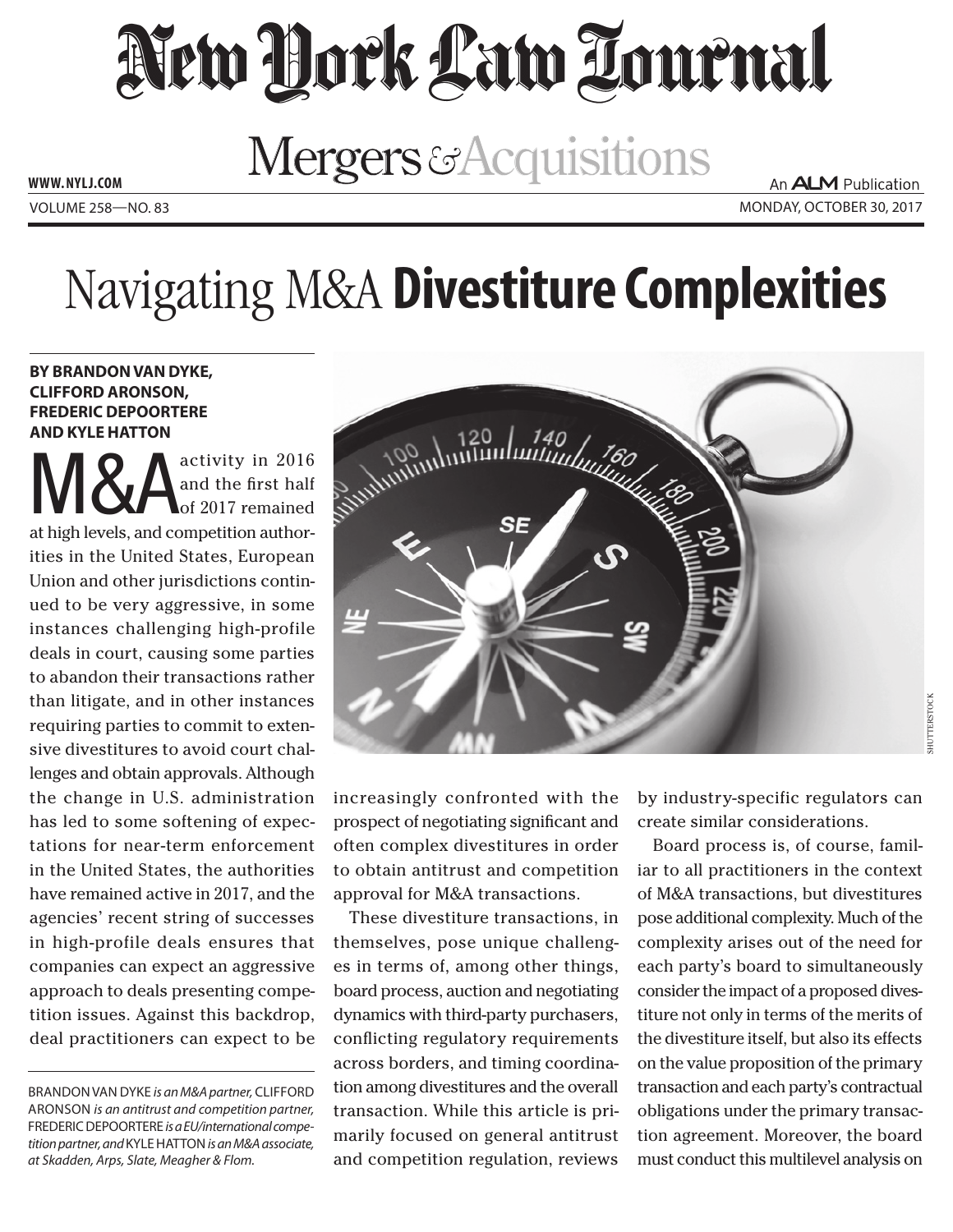an ongoing basis: when deciding whether to go forward with a divestiture package, when negotiating with regulators and when determining whether to enter into an agreement with a particular purchaser of the divestiture package. For instance, rather than simply weighing the merits of the divestiture against the status quo operation of the standalone company and alternatives for the divested business more narrowly, the board must consider the benefits of the primary transaction, net of the divestiture, against the status quo operation of the standalone company. In assessing the net impact of the divestiture, the board may appropriately take into account not only the consideration received for the divested assets relative to the perceived value of the divested assets in the hands of the company, but also any resulting reduction in the overall value of synergies in the primary transaction. Even if one or both parties are constrained in their ability to forgo making a particular divestiture due to contractual obligations in the primary transaction agreement, each party's board must remain informed about the net impact both in terms of ensuring the accuracy of public disclosure of synergies and other benefits of the primary transaction and in terms of assessing the overall value proposition of the transaction—indeed, one can easily imagine a case, particularly in an all-stock transaction where each party is contractually obligated to make any and all divestures, where one or both parties may not want to enforce their rights to force a divestiture if the net impact becomes too high.

Given the likely absence of a credible "stay the course" alternative, a seller conducting a sale process for a divestiture package proceeds from a potentially weak bargaining position. As a result, a seller's ability to create a competitive sale process is key to its ability to increase its leverage and, thereby, maximize its return on the divestiture. However, bidders for a divestiture package can be expected to become increasingly aware of each other's identity, and credibility, as the negotiation process with the relevant regulators progresses. For small divestiture packages with a wide range of potential buyers, the impact may not be dramatic, but as the size and complexity of a divestiture package increases, the universe of credible potential buyers will decrease.

These divestiture transactions, in themselves, pose unique challenges in terms of, among other things, board process, auction and negotiating dynamics with third-party purchasers, conflicting regulatory requirements across borders, and timing coordination among divestitures and the overall transaction.

Conducting a preemptive sale process prior to formalization of the required package with the regulators may create increased secrecy and perceived competition, but it creates a risk that the package being marketed is either smaller or larger than would be required to satisfy the regulator. If conducting an auction later in the regulatory process, it is critical to make strong arguments to the regulators to preserve as many potential "viable purchasers" as possible. However, arguments made early in the regulatory process to argue for a smaller scope of divestiture package (for example, competitors in relevant markets are strong) may weaken arguments for why a particular potential bidder should be seen as viable (i.e., that an acquisition of the divestiture package by a competitor does not create competition issues in and of itself). In any event, the company may face the additional challenge of potentially creating or strengthening an aggressive competitor. A company's willingness to consider alternative forms of consideration may broaden the pool of potential purchasers—but competition regulators have a strong bias against traditional seller financing, and equity-based consideration may create competition concerns or take too long to execute. A novel alternative that has recently been tested is a swap of businesses between the company and the divestiture buyer. Finally, the sale process will face timing constraints introduced by the regulatory calendar and outside date in the primary transaction agreement. As key dates in the regulatory calendar and the outside date in the primary transaction agreement approach, leverage for bidders will increase—and this is magnified if exclusivity arrangements are in place, unless groundwork has been laid to quickly pivot to alternative bidders and fallaway triggers have been negotiated on exclusivity if price or terms become less favorable.

An already difficult negotiating dynamic for divestiture sellers is made even more challenging when, as is increasingly frequent, multiple regulators assert worldwide jurisdiction, creating the risk of different conclusions regarding the proper scope of a divestiture remedy. In light of this risk, it is critically